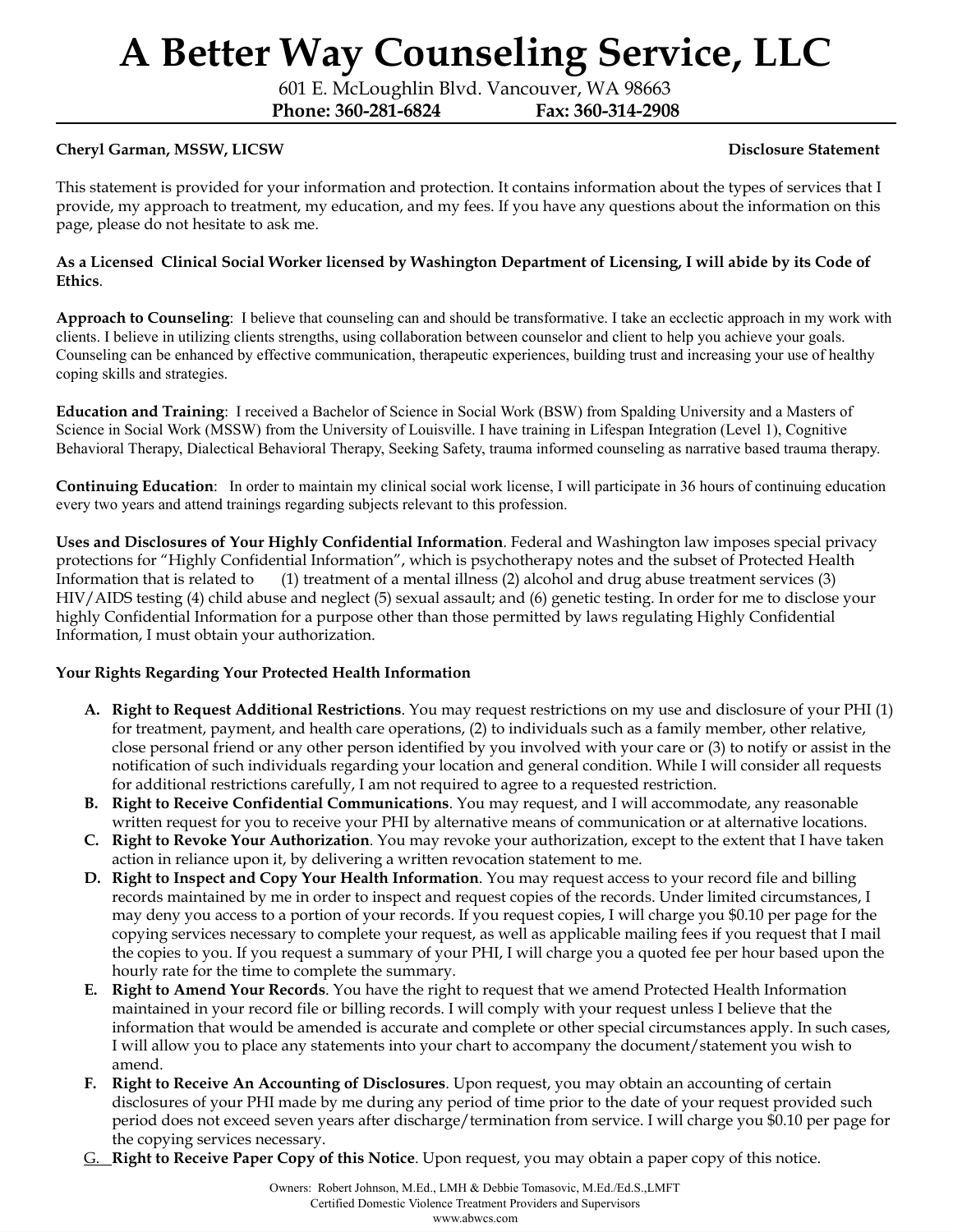601 E. McLoughlin Blvd. Vancouver, WA 98663 **Phone: 360-281-6824 Fax: 360-314-2908**

#### **Permissible Use and Disclosure Without Prior Written Consent:**

- *A. Public Health Activities:* I am legally required to disclose your PHI for the following public health activities: (a) to report health information to public health authorities for the purpose of preventing or controlling disease, injury, or disability; and (b) to report child, elderly and disabled persons' abuse and neglect to the Washington Child Protective Services or other government authorities authorized by law to receive such reports.
- *B. Victims of Abuse, Neglect, or Domestic Violence*: If I reasonably believe a you are a victim of abuse, neglect or domestic violence, I may disclose your PHI to the Washington Child Protective Services, the Washington Department of Human Services or other governmental authority, including a social service or protective services agency, authorized by law to receive reports of such abuse, neglect, or domestic violence.
- *C. Judicial and Administrative Proceedings:* I may disclose your PHI in the course of a judicial or administrative proceeding in response to a legal order or other lawful process.
- *D. Law Enforcement Of icials:* I may disclose your PHI to the police or other law enforcement officials as required or permitted by law or in compliance with a court order or a grand jury or administrative subpoena.
- *E. Decedents:* I may disclose your PHI to a coroner or medical examiner as authorized by law.
- F. *Health or Safety:* I am legally required by law to use or disclose your PHI to prevent or lesson a serious and imminent threat to a person's or the public's health and safety. [164.512(j)].
- *G. Specialized Government Functions:* I may use and disclose your PHI to units of the government with special functions, such as the U.S. military or the U.S. Department of State under certain circumstances.  $[164.512(k)]$
- *H. Workers' Compensation:* I may disclose your PHI as authorized by and to the extent necessary to comply with state law relating to workers' compensation or other similar programs. [164.512(l)]
- I. *As required by law:* I may use and disclose your PHI when required to do so by any other law not already referred to in the preceding categories.

If you are not present, or the opportunity to agree or object to a use or disclosure cannot practicably be provided because of your capacity or an emergency circumstance, I may exercise my professional judgment to determine whether a disclosure is in your best interest. If I disclose information to a family member, other relative, or a close personal friend, I will disclose only information that I believe is directly relevant to the person's involvement with your health care.

It is a professional best practice for counselors to engage in either peer-to-peer or professional oversight supervision activities throughout the course of their career. During my supervision meetings I may discuss cases and treatment for the purposes of improving care and/or professional development. If I make reference to my counseling with you, I will do so in a way that disguises your identity and limits disclosure of your PHI. If such a disguise is impossible or undesirable, I will ask you to sign a waiver. If you do not agree to sign, I will not make identifiable reference to you.

### **Financial Terms and Conditions**

**Individual Counseling Fees:** The hourly fee for counseling sessions is \$195 with a sliding scale available upon request and application. Counseling sessions are 50 minutes long. A no show or late cancellation (within less than 24 hours of appointment) will require full fee (insurance rate plus your co-pay/coinsurance or full out of pocket fee) payment unless there is a documented medical emergency. The fee can be waived for other emergencies if the counselor deems it okay.

**Requesting Records:** If you require information from your records, it will be subject to a documentation fee. The clerical fee is \$15. The first 30 pages will be \$0.65 per page; anything above 30 pages will be \$0.50 per page. However, where editing of records by a health care provider is required by statute and is done by the provider personally, the fee may be the usual and customary charge for a basic office visit.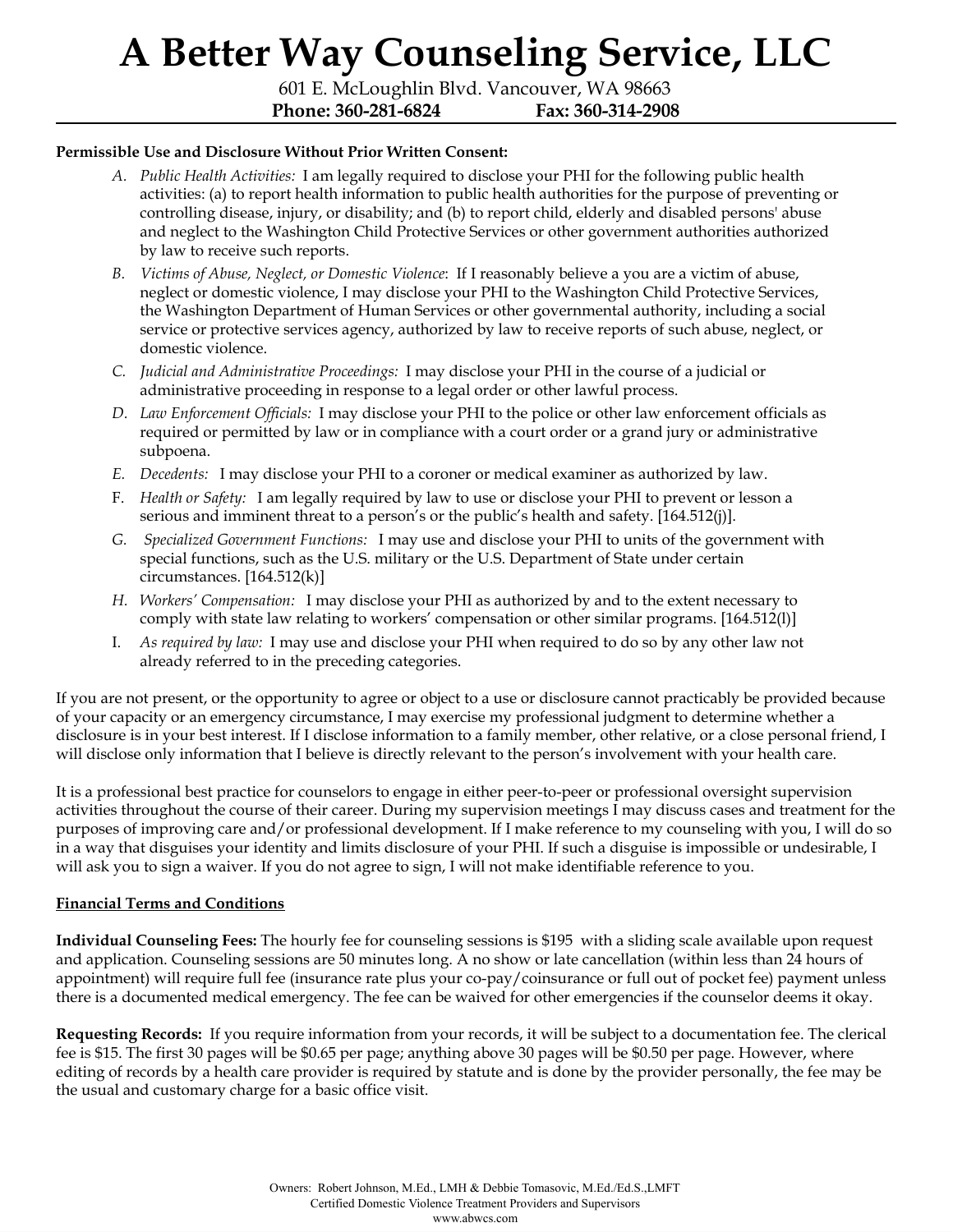601 E. McLoughlin Blvd. Vancouver, WA 98663 **Phone: 360-281-6824 Fax: 360-314-2908**

**Letter or Report Writing to Third Party/Organization:** In the event that you are in need of letters or any other form of communication in writing to institutions, companies, work, school, court, military and/or other third parties for the purpose of verifying your participation in counseling, as well as other actions needed to be taken on your behalf will be billed separately at quarter-hour increments of the individual therapy rate. An attendance verification for schools is available upon request at no charge.

**Court Fees:** If I am legally obligated to testify in court, the subpoenaing party will be responsible for paying my court fees. Those fees are set at the rate of \$200 per hour. This fee will be charged for preparation time (including report or letter writing, filing documents at the court, or returning required calls that pertain to the case), driving time, waiting time, as well as testifying and any attorney fees or costs I incur as a result of the legal action. Please note that additional fees could apply in the event I have to interrupt vacation or personal time in order to appear in court for litigation.

**Default:** Default of the Financial Terms and Conditions of this Agreement occurs when payment is not received within thirty days of when service(s) is provided or when a fee is incurred.

**Event of Default:** In the event of default, we shall have the right to the following remedies, which are intended to be cumulative and in addition to any other remedies provided under applicable law or under this Contract:

- 1. If we incur attorney fees because of a default by Client, Client shall pay all such fees whether or not litigation is filed and all costs related to legal action including without limitation filing fees, court fees, and other service fees.
- 2. Venue for any such action by us shall be in Clark County, Washington.
- 3. If we employ a collection agency to recover delinquent charges, Client agrees to pay all collection agency and other fees, if any, charged to us in addition to other sums payable under this Contract.
- 4. If the collection agency incurs attorney fees because of default by Client, Client shall pay all such fees whether or not litigation is filed and all costs related to legal action including without limitation filing fees, court fees, and service fees.
- **5.** Venue for any such action by the collection agency shall be in Clark County, Washington.

### Collection Costs: In the Event of Default of the Financial Terms and Conditions of this Contract, the undersigned **agrees to pay a 35% collection fee and all reasonable attorney fees:**

### **Terms of Consent**

**Referrals**: I recognize that not all conditions presented by clients are appropriate for treatment by this counselor. For this reason, you and/or I may believe that a referral is needed. In that case, I will provide some alternatives including programs and/or people who may be available to assist you. A verbal exploration of alternatives to counseling will also be made available upon request. You will be responsible for contacting and evaluating those referrals and/or alternatives. If for some reason I am not able to continue as your counselor at any time I will try to provide referral options and let you know how to obtain your records.

**Consent to Treatment**: By your signature below, you are indicating 1) that you voluntarily agree to receive mental health assessment and mental health care, treatment, or services, and that you authorize me to provide such assessment and care, treatment, or services as I consider necessary and advisable; 2) that you understand and agree that you will participate in the planning of your care, treatment, or services, and that you may at any time stop treatment or services that you receive through me; 3) that you have read and understood this statement and have had ample opportunity to ask questions about, and seek clarification of, anything unclear to you; and 4) that I provided you with a copy of this statement. By my signature, I verify the accuracy of this document and acknowledge my commitment to conform to its specifications.

### **This Agreement is governed by the laws of the State of Washington.**

### **Washington State Law requires that the following statements be placed in every disclosure statement:**

"Counselors practicing counseling for a fee must be registered or certified with the Department of Health for the protection of the public health and safety. Registration of an individual with the Department does not include recognition of any practice standards, *nor necessarily implies the ef ectiveness of any treatment."*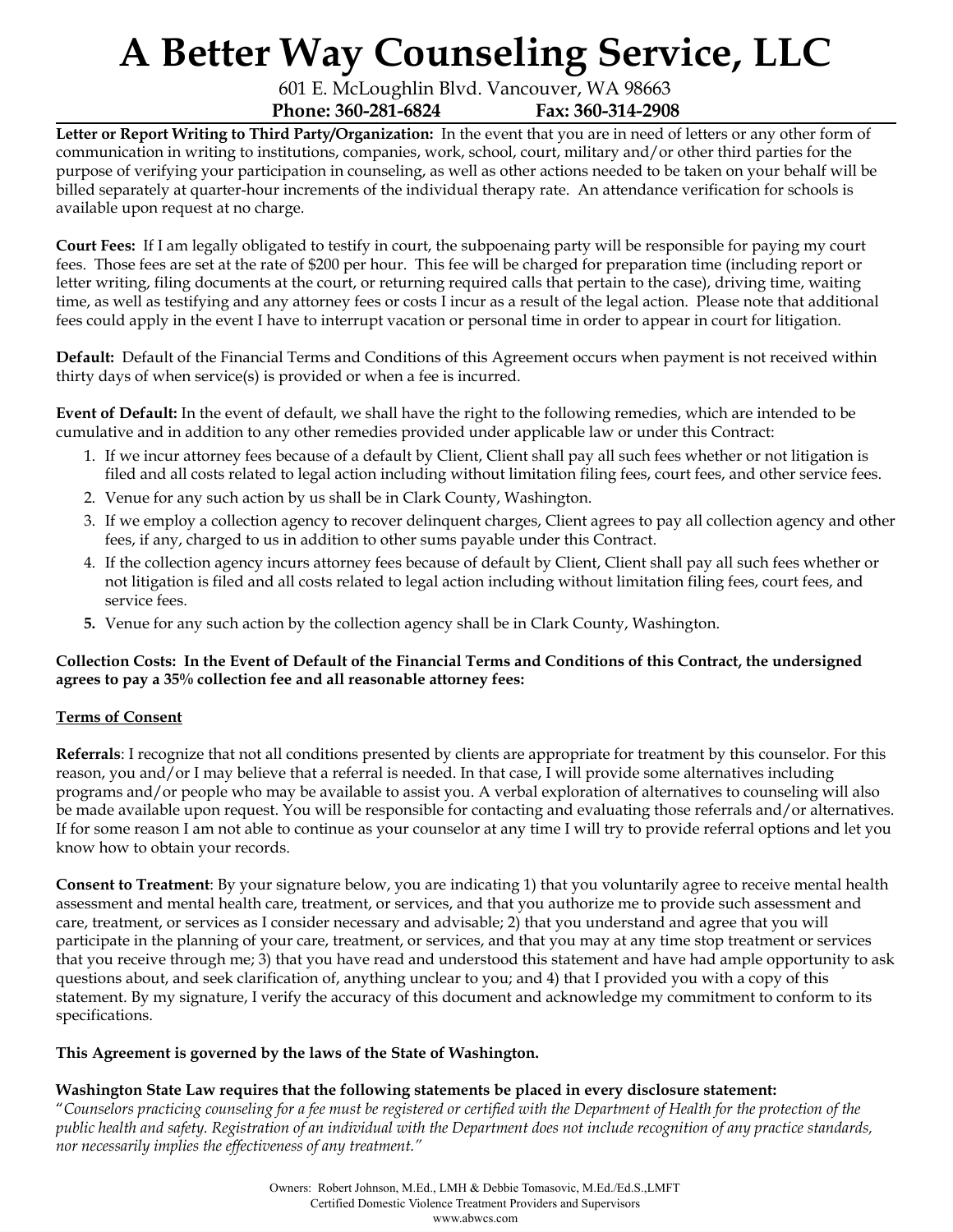601 E. McLoughlin Blvd. Vancouver, WA 98663 **Phone: 360-281-6824 Fax: 360-314-2908**

"The purpose of the Counselor Credentialing Act (Chapter 18.19 RCW) is (A) To provide protection for public health and safety; and (B) To empower the citizens of the State of Washington by providing a complaint process against those counselors who would commit *acts of unprofessional conduct."*

**Severability Clause:** The provisions of this Agreement are separate and divisible, and if any provision hereof should be declared to be void and/or unenforceable, the remaining provisions shall be construed and shall be valid as if the void and/or unenforceable provision was not included in this Agreement.

**Acknowledgment:** I have read and understand the information presented in this disclosure statement, and have been offered a copy of the statement. If the client is a minor, and is 12 years old or younger, the legal guardian (managing conservator) must sign the statement below.

I require documentation of conservatorship/guardianship for a minor client. If your conservatorship/guardianship is established by a divorce decree or custody document, you are required to furnish me with a photocopy of the current official decree or document before clinical services can begin.

### **Email and Text (SMS) Messaging Informed Consent**

If you would like to be communicated with by email or text message, I need to make sure you are aware of the confidentiality and other issues that arise when we communicate this way and to document that you are aware of these terms and agree to them.

I understand that all email messages are sent over the Internet and are not encrypted, are not secure, and may be read by others. I understand that my email communications with my therapist will NOT be encrypted and, therefore, my therapist can NOT guarantee the confidentiality and security of any information we send via e-mail. I understand that SMS messages are even less secure than email, and the same conditions apply. I understand that for this reason my therapist has advised me not to send sensitive information via email or SMS message. This includes information about current or past symptoms, conditions, or treatment, as well as identifying information such as social security numbers or insurance identification information.

By signing below I hereby give permission for my therapist to reply to my messages via email, including any information that my therapist deems appropriate, that would otherwise be considered confidential. I agree that my therapist shall not be liable for any breach of confidentiality that may result from this use of email via the Internet.

I understand that my therapist will limit SMS messages to brief inquiries or responses regarding scheduling. I understand that my therapist may at times email me information about resources that I can use as part of my treatment. I hereby consent to receive such information via email. I understand that e-mail and SMS communication should not be used for urgent or sensitive matters since technical or other factors may prevent a timely answer. I understand that if I use email or SMS to make or request scheduling changes it is my responsibility to confirm that my therapist has received my communication more than 24 hours before the appointment time being changed. If I believe I need a response within 48 hours, I will not use email but will call my therapist. If I do not receive an answer to a routine email or text message within two working days, I understand that I should call my therapist. I understand that all email and SMS communications may be made part of my permanent medical record and would be accessible to anyone given access to those records. I also understand that I may withdraw permission for my therapist to communicate with me via email or SMS by notifying my therapist in writing.

### **TeleHealth Informed Consent**

I am aware of my options for doing sessions via telehealth or in-person.

If I choose to do sessions via telehealth:

I understand how the video conferencing technology will be used to affect such a session, and will not be the same as a direct/client/therapist visit due to the fact that I will not be in the same room as my health care provider.